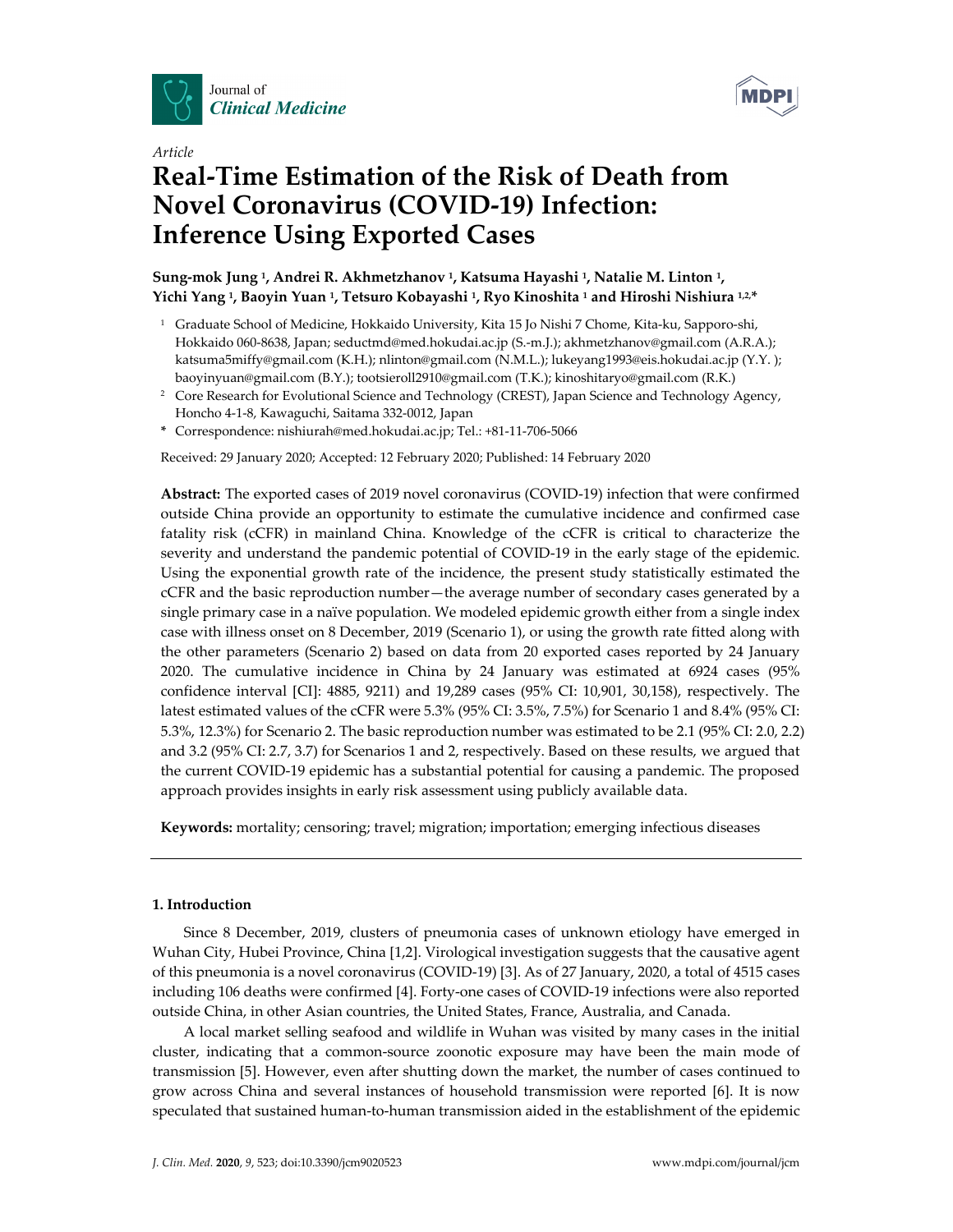[7] and that reported case counts greatly underestimated the actual number of infections in China [8].

Early assessment of the severity of infection and transmissibility can help quantify the pandemic potential of COVID-19 and anticipate the likely number of deaths by the end of the epidemic. One important epidemiological measure of severity is case fatality risk (CFR), which can be measured using three different approaches, by estimating (i) the proportion of the cumulative number of deaths out of the cumulative number of cases at a point in time, (ii) the ratio of the cumulative number of deaths to the cumulative number of infected individuals whose clinical outcome is known (i.e., the deceased or recovered), and (iii) the risk of death among confirmed cases, explicitly accounting for the time from illness onset to death [9]. Estimating the CFR using the ratio of deaths to confirmed cases (cCFR), with an adjustment of the time delay from illness onset to death (i.e., method (iii)), can provide insight into severity of the disease, because the naïve CFR based on method (i) tends to be an underestimate due to the real-time nature of the growth of fatal cases. For example, during the early stage of an epidemic, failing to right-censor cases with respect to the time delay from illness onset to death may lead to underestimation of the CFR. This is because death due to infection may yet occur following case identification [9–11].

When the CFR denominator only includes confirmed cases it is referred to as the cCFR [10] and may overestimate the actual CFR among all infected individuals due to under-ascertainment of infections in the population. Nonetheless, the cCFR is still a valuable measure of the upper bound of the CFR among all symptomatic cases (sCFR), particularly in circumstances of high uncertainty, such as the emergence of a new human pathogen (i.e., COVID-19).

The basic reproduction number  $(R_0)$ , the average number of secondary cases generated by a single primary case in a fully susceptible population, represents an epidemiological measurement of the transmissibility, helping us to quantify the pandemic potential of COVID-19. Here, we define a pandemic as the worldwide spread of a newly emerged disease, in which the number of simultaneously infected individuals exceeds the capacity for treatment [12]. Using the growth rate of the estimated cumulative incidence from exportation cases and accounting for the time delay from illness onset to death, the present study aims to estimate the cCFR of COVID-19 in real-time.

## **2. Methods**

#### *2.1. Epidemiological Data*

Information on exported COVID-19 cases who were confirmed in other countries and deaths due to COVID-19 infection in China were retrieved from the first announcement date of the current outbreak (i.e., 31 December, 2019) through 24 January, 2020. The cutoff time of 24 January was specifically selected to reflect the governmental ban on public transportation from Wuhan (including flights) which was invoked on 23 January, 2020 [13]. All data were collected either from government websites or from media quoting government announcements. Our data include 51 cases diagnosed outside China who had illness onset through 24 January and were reported by 9 February, 2020 and the dates of illness onset and death among 41 deceased cases in China.

#### *2.2. Estimation of the Delay Distributions*

The observed incidence *i*(*t*) by date of illness onset *t* is modeled using an exponential growth model with the rate *r*:  $i(t) = i_0 e^{rt}$ , where *i*<sup>0</sup> is the expected number of infected cases at time  $t = 0$ . The cumulative incidence *I*(t) is an integral of *i*(*t*) over the time interval from zero to *t* that can be written as  $I(t) = \int_0^t i(s) ds = i_0 (e^{rt} - 1)/r$ . The cumulative incidence is adjusted to the date of report by the factor *u* dependent on the parameters of the delay distribution. For the estimation of time delay distribution from illness onset to death, we accounted for right truncation and modeled and used a lognormal distribution with parameters adopted from an earlier study [14]. Let  $f(t; \theta)$ be the lognormal distribution with parameters  $\theta_d = \{a_d, b_d\}$ . Then, the cumulative incidence  $I(t)$  by date of report *t* can be adjusted to the time from illness onset to death and report by simply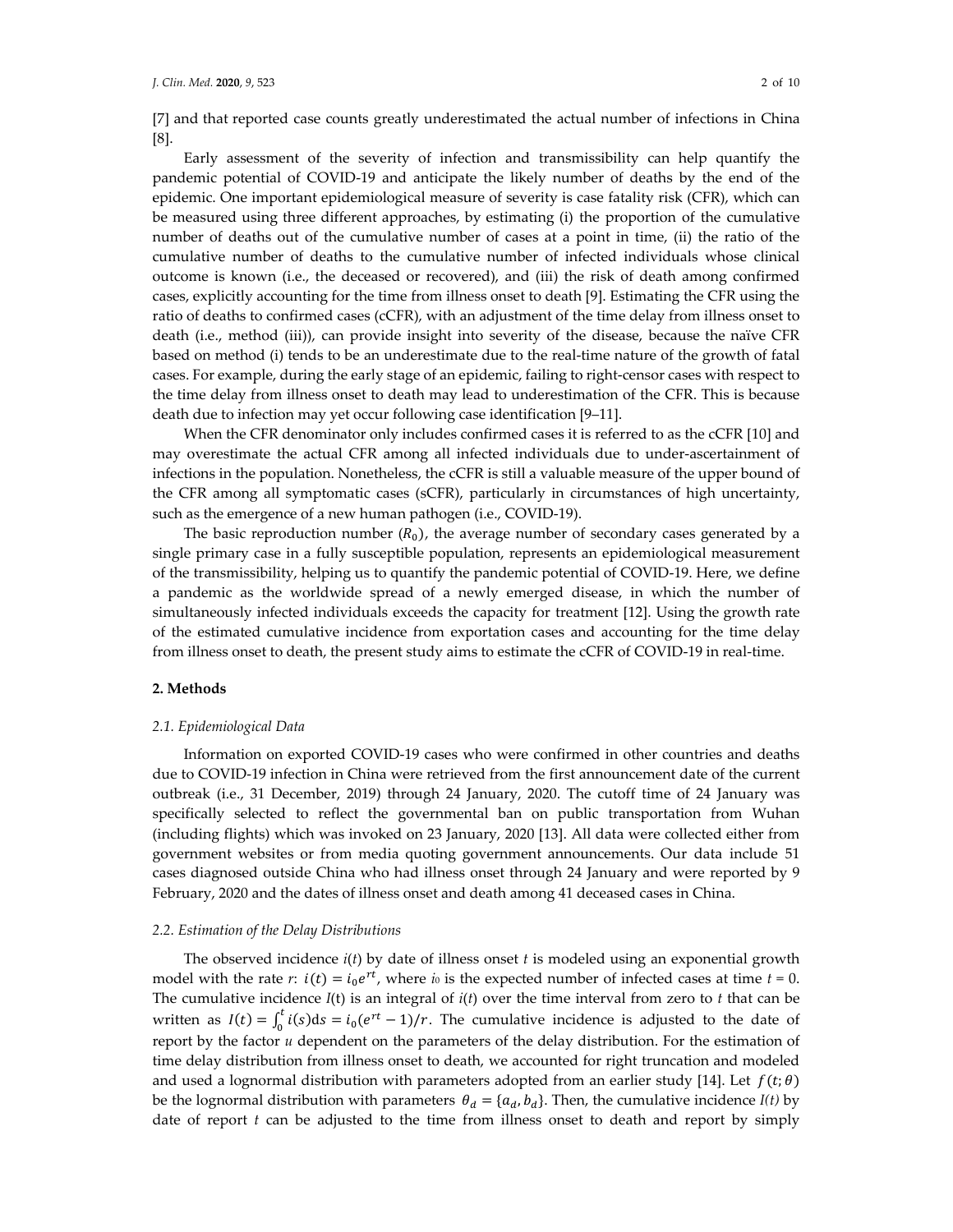multiplying it by the factor  $u(r, \theta_d)$ , which is a consequence of the exponentially growing epidemic [10]. The factor *u* is defined by the following integral*:*

$$
u(r, \theta_d) = \int_0^\infty \exp(-rs) f(s; \theta_d) ds \tag{1}
$$

The adjusted cumulative incidence then obeys  $u(r, \theta_d) \cdot I(t)$ . The cumulative number of deaths  $D(t)$ reported by date *t* is the result of Binomial sampling:

$$
D(t) \sim \text{binom}(\text{size} = u(r, \theta_d) \cdot I(t), \text{prob} = CFR(t))
$$
\n<sup>(2)</sup>

Let  $a_e$  and  $b_e$  be the shape and inverse scale of the gamma distribution modeling the distribution of time interval from illness onset to the report for observed exported cases. The cumulative incidence in China can be then adjusted by the multiplicative factor  $\tilde{u}(r, \theta_e = \{a_e, b_e\})$ . The number of exported cases *E*(*t*) can then be sampled from another Binomial distribution:

$$
E(t) \sim \text{binom}(\text{size} = \tilde{u}(r, \theta_e) \cdot I(t), \text{prob} = p) \tag{3}
$$

where  $p$  describes the probability of finding a traveler from Wuhan among all travelers from China subject to the detection time window of the virus  $T = 12.5$  days [8]. Given that the total volume of inbound passengers from China is  $M = 5.56$  million passengers per year, the fraction of Wuhan travelers is  $\phi = 0.021\%$ , and the population of Wuhan is  $n = 11$  million, the probability p is given by

$$
p = \frac{\phi M T}{365n} \approx 0.0036\tag{4}
$$

## *2.3. Statistical Inference*

First, we fitted the delay distribution of the time from illness onset to report  $\Delta T_{e,k}$  ( $k \leq K_e$ ) to the gamma distribution. We define the log-likelihood as follows:

$$
logL_e(\theta_e | \Delta T_{e,k}) = \sum_{k} log(gamma(\Delta T_{e,k} | shape = a_e, scale = b_e)
$$
\n(5)

that is maximized to find the mean values of the parameters  $\tilde{\theta}_e = {\tilde{a}_e, \tilde{b}_e}$ , used in the following step.

Second, we fitted the observed counts of exported cases and deaths by considering two other likelihoods respective to each process:

$$
logL_E(\lbrace r, i_0 \rbrace | \lbrace E(t), t_e \le t \le T \rbrace)
$$
  
= 
$$
\sum_{t=t_e}^{T} log\left(binom(E(t) | size = \tilde{u}(r, \tilde{\theta}_e) \cdot I(t), prob = p)\right)
$$
 (6)

$$
logL_D({r, i_0, CFR(t)} \t{t})
$$
  
= 
$$
\sum_{t=t_d}^{T} log(binom(D(t) \mid size = u(r, \theta_d) \cdot I(t), prob = CFR(t)))
$$
 (7)

where  $t_e$  and  $t_d$  are the times at which the first exportation event and the first death are observed. The total log-likelihood is given by the sum of two log-likelihoods:

$$
logL_{\Sigma}(\theta_{\Sigma} = \{r, i_{0}, \text{CFR}(t)\} | D(t), E(t))
$$
  
= logL\_{E}(\{r, i\_{0}\} | E(t)) + logL\_{D}(\{r, i\_{0}, \text{CFR}(t)\} | D(t)) (8)

which is then maximized to determine the best-fit parameters  $\{r, i_0, CFR(t)\}.$ 

We considered two possible scenarios to fit to the data. In the first scenario (referred to as "Scenario 1"), the parameter  $i_0$  is fixed at one on the date of illness onset for the first COVID-19 confirmed case (i.e., 8 December, 2019), providing a fixed starting point for the exponential growth of the cumulative incidence. Although 8 December, 2019 is assumed as the starting point for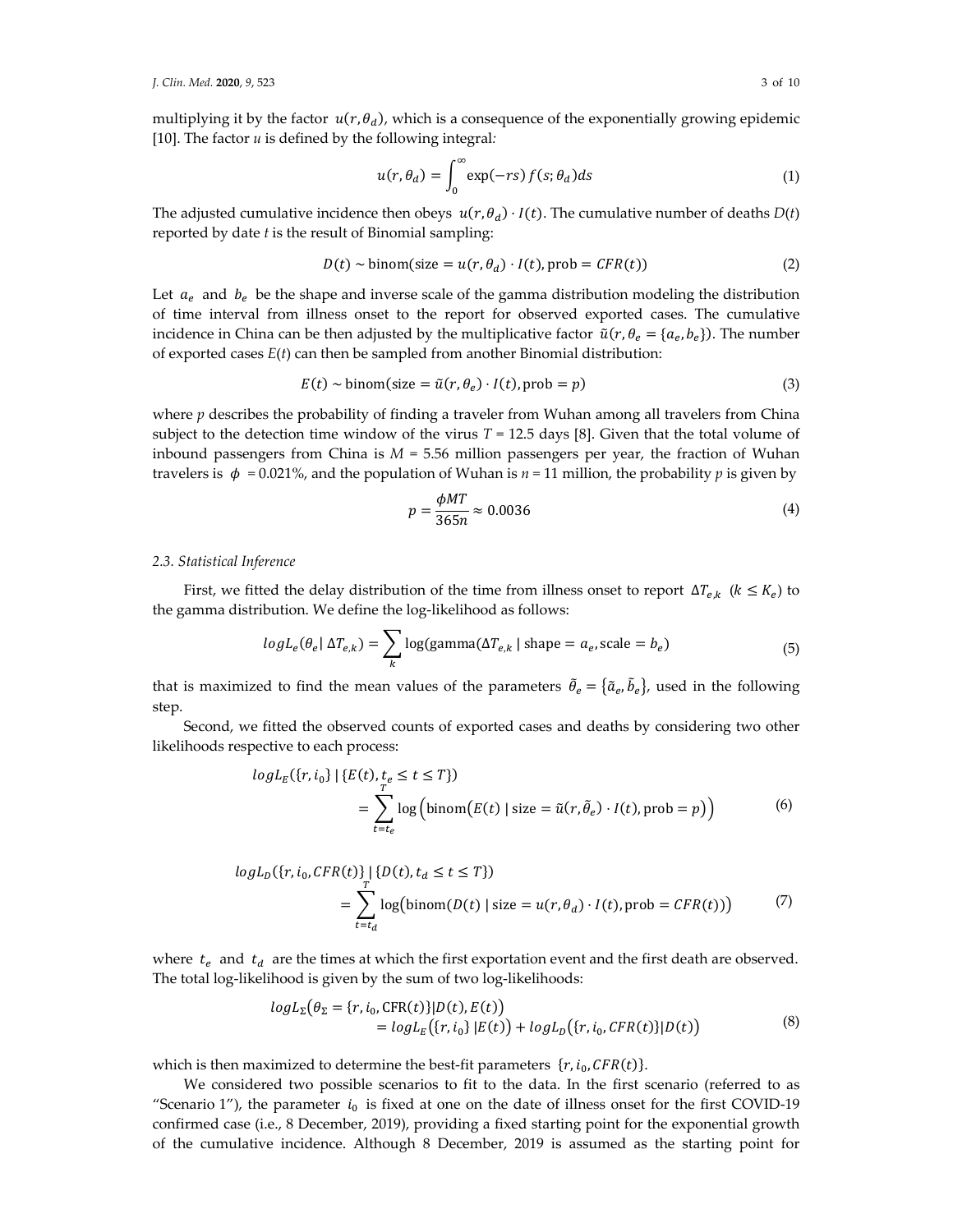exponential growth of the cumulative incidence in Scenario 1, there is still uncertainty using this date as a proxy for the beginning of exponential growth due to inconsistencies in reported illness onset for the earliest reported cases [2,5]. Therefore, we conducted a sensitivity analysis where the start date for exponential growth was varied between 1 December and 10 December, 2019. In the second scenario (referred to as "Scenario 2"), all parameters  $\{r, i_0, CFR(t)\}$  are variable, and calculation begins on the date the first exported case was observed (i.e., 13 January, 2020). For both scenarios, we conducted sensitivity analyses that estimated the growth rate, cumulative incidence, and cCFR value using different cut-off times, values of the detection window *T*, and sizes of the catchment population of the Wuhan International airport *n*.

The value of the basic reproduction number  $R_0$  for the COVID-19 epidemic was calculated as

$$
R_0 = 1 + rS \tag{9}
$$

where  $r$  is the estimated growth rate for each scenario and  $S$  is the mean serial interval for successive COVID-19 infections. The value of the serial interval was adopted from a published study [2], and a gamma distribution was fitted to six known infector-infectee pairs (mean = 7.5 days, standard deviation [SD] = 3.4 days).

In our analysis, we employed Markov chain Monte Carlo (MCMC) simulations with eight chains of 4,250 samples each, with 2,500 samples used for the tuning stage, leveraging the No-U-Turn sampler (NUTS) part of the Python PyMC3 package. However, one of the input variables for the Binomial distribution  $\tilde{u}(r, \theta_e) \cdot I(t)$  or  $u(r, \theta_d) \cdot I(t)$  was modeled with a continuous variable in our approach. We used the gamma distribution, matching the first two moments to obtain the transformation of the discrete Binomial distribution to its continuous approximation [16]. We avoided joint estimation of all parameters  $\{\theta_{\Sigma}, \theta_{e}, \theta_{d}\}$  due to heterogeneity in the aggregated data—a similar issue is discussed in [10]. Instead, we implemented sequential fitting, wherein first we considered only the likelihood  $L_e$ , then we fit the likelihood  $L_{\Sigma}$  using the mean values of the estimated parameters obtained in the previous round. Finally, we verified the obtained fit by calculating pointwise estimates using maximum likelihood estimation with confidence intervals derived as profile likelihood-based intervals. We found that both approaches were at complete agreement in their results.

## **3. Results**

Figures 1A,B show the mean and SD of the time from illness onset to reporting and death, respectively. Employing the gamma distribution, the mean time from illness onset to reporting was estimated at 7.1 days (95% confidence interval [CI]: 5.9, 8.4). The mean time from illness onset to death—adopted from a previous study [14]—was estimated at 20.2 days (95% CI: 15.1, 29.5), which led to a lognormal distribution with a location parameter of 2.84 and a scale parameter of 0.52.



**Figure 1.** Estimates of the mean and standard deviation (SD) of the time from illness onset to reporting and death cases, accounting for right truncation, with novel coronavirus (COVID-19) infection in China, 2020. Inference of A and B was conducted among (**A**) exported cases observed in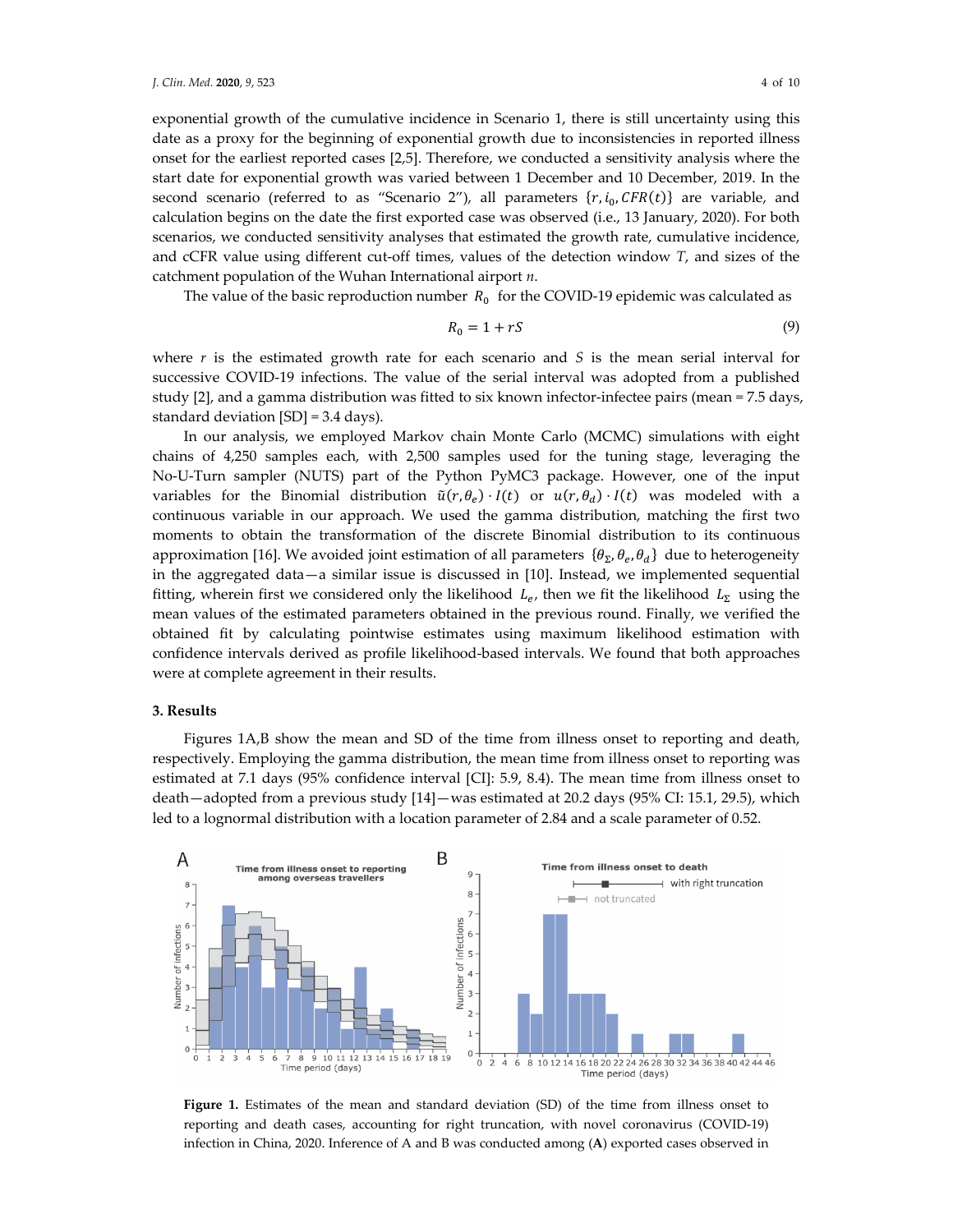other countries and (**B**) deceased cases in China. (**A**) Frequency distribution of the time from illness onset to reporting among exported cases employing a gamma distribution with a mean of 7.1 days (95% confidence interval [CI]: 5.9, 8.4) and SD of 4.4 days (95% CI: 3.5, 5.7). (**B**) Frequency distribution of the time from illness onset to death with a mean of 19.9 days (95% CI: 14.9, 29.0) (shown in black) and SD of 11.4 days (95% CI: 6.5, 21.6) employing a lognormal distribution and accounting for right truncation. For reference, the estimate of the mean and its 95% credible intervals without accounting for right truncation are shown in grey. The values for distribution of time from illness onset to death are adopted from an earlier study [14]. The blue bars show empirically observed data collected from governmental reports (as of 24 January, 2020).

Subsequently, the cumulative incidence was estimated from exported case data by fitting an exponentially growing incidence curve for both Scenarios 1 and 2 (Figure 2). As of 24 January, 2020, 20 exported cases were reported, and the cumulative incidence in China was estimated at 6924 cases (95% CI: 4885, 9211) in Scenario 1 and 19,289 cases (95% CI: 10,901, 30,158) in Scenario 2. Table 1 shows the real-time update of the estimated cumulative incidence. The exponential growth rates (*r*), derived from the growth rate of cumulative incidence, were estimated at 0.15 per day (95% CI: 0.14, 0.15) and 0.29 per day (95% CI: 0.22, 0.36) in Scenarios 1 and 2, respectively.



**Figure 2.** Cumulative incidence and the confirmed case fatality risk of the novel coronavirus (COVID-19) outbreak in China, 2020. (**A**,**B**) Observed and estimated cumulative number of cases in China by the date of report. An exponential growth curve was extrapolated using the exported case data. Scenario 1 extrapolated the exponential growth from December to first case on 8 December, 2019, while Scenario 2 started the estimation of the exponential growth only from 13 January, 2020. The black line and shaded area represent median and 95% credible interval of the cumulative incidence in China, respectively. The blue bars show the cumulative number of reported cases from the government of mainland China. The cumulative number of reported cases was not used for fitting, but it was shown for comparison between the cumulative number of reported and estimated cases in China. There is a decrease in the cumulative number of reported cases in early January, because only 41 cases tested positive for the novel coronavirus among the reported 59 cases on 10 January, 2020. Left-top panels on both **A** and **B** show the cumulative numbers of exported cases observed in other countries and the cumulative number of deaths in China, represented by dark and light green bars, respectively. (**C**,**D**) Confirmed case fatality risk (cCFR) by the date of reporting. Each value of cCFR was estimated as the ratio of cumulative number of estimated incidence to death at time *t*. The points and error bars represent the median and its 95% credible interval of the cCFR. All 95% credible intervals were derived from Markov chain Monte Carlo simulations.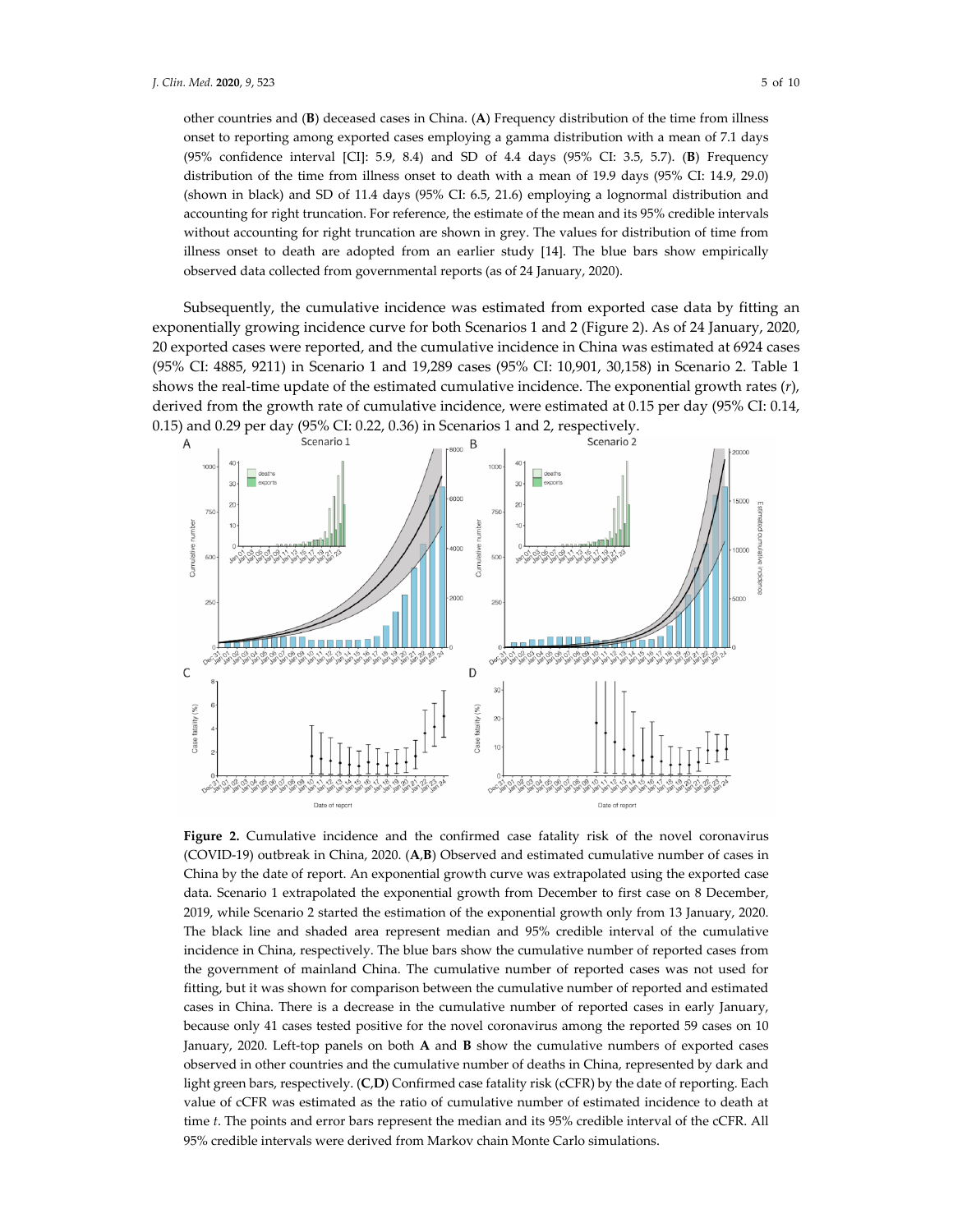| <b>Importing Locations</b>         | Date of Report (2020) | <b>Cumulative Count</b> | Estimated Incidence in China (95% CI) |                         |
|------------------------------------|-----------------------|-------------------------|---------------------------------------|-------------------------|
|                                    |                       |                         | Scenario 1                            | Scenario 2              |
| Thailand                           | 13 January            |                         | 1,828 (1,397, 2,288)                  | 1,369 (1,003, 1,782)    |
| Japan                              | 16 January            |                         | 2,120 (1,605, 2,672)                  | 1,829 (1,392, 2,309)    |
| Thailand                           | 17 January            | 3                       | 2,458 (1,845, 3,119)                  | 2,444 (1,894, 3,033)    |
| South Korea                        | 20 January            | 4                       | 3,832 (2,802, 4,962)                  | 5,882 (4,252, 7,629)    |
| Taiwan, United States              | 21 January            | 6                       | 4,443 (3,220, 5,792)                  | 7,901 (5,425, 10,662)   |
| Thailand                           | 22 January            | 8                       | 5,151 (3,700, 6,761)                  | 10,626 (6,897, 15,003)  |
| Singapore, Vietnam                 | 23 January            | 11                      | 5,972 (4,252, 7,892)                  | 14,308 (8,661, 21,250)  |
| Japan, Nepal, South Korea,         | 24 January            | 20                      | 6,924 (4,885, 9,211)                  | 19,289 (10,901, 30,158) |
| Singapore, Thailand, United States |                       |                         |                                       |                         |

**Table 1.** Exportation events and estimated incidence in China, 2020.

CI, confidence interval (the 95% CI was derived from the Markov chain Monte Carlo method). Scenario 1 indicates the estimated exponential growth rate with the assumed illness onset date of the first COVID-19 case (i.e., 8 December, 2019), while Scenario 2 presents the estimated exponential growth rate from the date of first exportation event (i.e., 13 January, 2020).

Figures 2C and 2D show the estimated cCFR value accounting for the time delay from illness onset to death under Scenarios 1 and 2, respectively. A total of 41 confirmed deaths were reported as of 24 January, 2020, the cCFR value was estimated at 5.3% (95% CI: 3.5%, 7.5%) for Scenario 1 and 8.4% (95% CI: 5.3%, 12.3%) for Scenario 2, respectively.

We estimated the basic reproduction number for the COVID-19 infection, using the estimated exponential growth (*r*) and accounting for possible variations of the mean serial interval (Figure 3). Assuming that the mean serial interval was 7.5 days [2], the basic reproduction number was estimated at 2.10 (95% CI: 2.04, 2.16) and 3.19 (95% CI: 2.66, 3.69) for Scenarios 1 and 2, respectively. However, as the mean serial interval varies, the estimates can range from 1.6 to 2.6 and 2.2 to 4.2 for Scenarios 1 and 2, respectively.



**Figure 3.** Basic reproduction number of novel coronavirus (COVID-19) infections in China, 2020. Black lines and grey shades represent the median and 95% credible intervals of the basic reproduction number. Panel **A** shows the result of Scenario 1, in which an exponential growth started from the assumed illness onset date of index case, while Panel **B** shows the result from exponential growth from the first exported case (Scenario 2). The 95% credible intervals were derived from Markov chain Monte Carlo method.

To address the uncertainty in the unobserved date of illness onset of the index case in Scenario 1, cCFR was estimated by varying the starting date of the exponential growth in the incidence by placing the single index case between 1 and 10 December, 2019 (Figure S1 and Table S1). When we assumed the date of illness onset of the index case was 1 December, 2019, the estimated incidence in China and the cCFR on 24 January, 2020 were estimated at 4718 (95% CI: 3328, 6278) and 5.3% (95% CI: 3.5, 7.6). The sensitivity analyses for varied cutoff dates between 15 and 24 January, 2020 were conducted. Depending on the number of time points, the estimates of the cumulative incidence and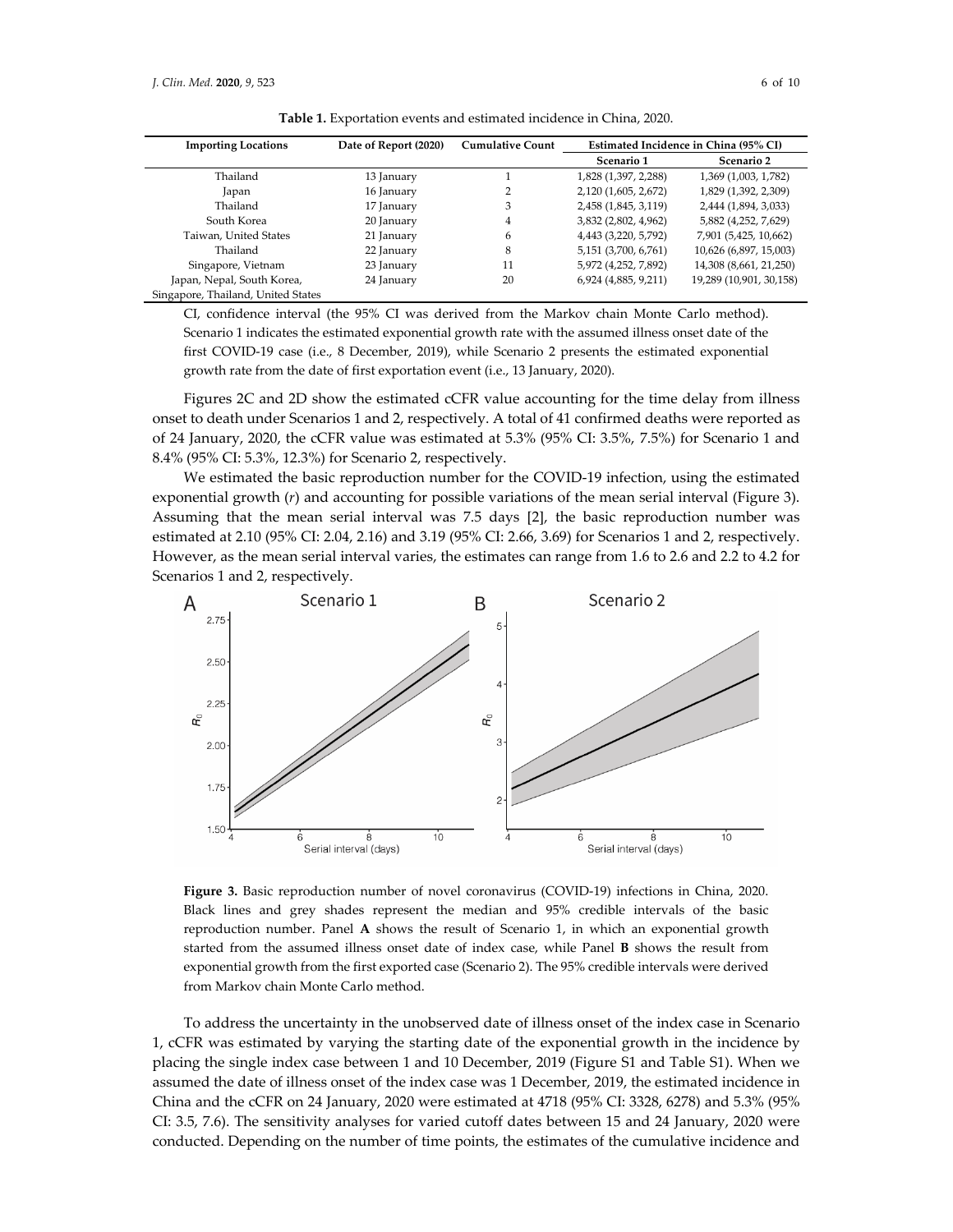cCFR have similar values in Scenario 1 (Figure S2) but slightly decreased in Scenario 2, when the cutoff date was earlier (Figure S3). In addition, considering the uncertainty of two fixed parameters (i.e., detection time window and catchment population in Wuhan airport), sensitivity was assessed by varying those parameters. As the catchment population increases and the detection window time decreases, estimated cCFR on 24 January, 2020 gets smaller due to increased number of incidence in China (Table S2 and S3).

## **4. Discussion**

The present study estimated the risk of death among confirmed cases while addressing ascertainment bias by using data from cases diagnosed outside mainland China and a right-censored likelihood for modeling the count of deceased cases. The estimated cCFR value was 5.3% (95% CI: 3.5, 7.5) when the date of illness onset for the index case was fixed *a priori* at 8 December, 2019 (Scenario 1), and 8.4% (95% CI: 5.3%, 12.3%) when the timing of the exponential growth of the epidemic was fitted to data alongside with other model parameters (Scenario 2). The estimated value of *u* in Scenario 2, which adjusts the time delay from illness onset to death, was smaller than that in Scenario 1 due to the larger value of the growth rate of incidence, while the estimated cCFR value as of 24 January, 2020 was larger in Scenario 2 compared with Scenario 1. Depending on the available data, the estimate of the cCFR (i.e., the delay-adjusted risk of death among confirmed cases) may vary in time and show some fluctuations. In addition to that, we estimated the value of the basic reproduction number  $R_0$  in the range of 1.6–2.6 for Scenario 1 and 2.2–4.2 for Scenario 2. From either estimate, we conclude that COVID-19 has substantial potential to spread via human-to-human transmission. However,  $R_0 > 1$  does not guarantee that a single exported (and untraced) case would immediately lead to a major epidemic in the destination country as government responses such as border control, isolation of suspected cases, and intensive surveillance should serve to reduce opportunities for transmission to occur [17–19].

Our cCFR estimates of 5.3% and 8.4% indicate that the severity of COVID-19 is not as high as that of other diseases caused by coronaviruses, including severe acute respiratory syndrome (SARS), which had an estimated CFR of 17% in Hong Kong [9,10,20], and Middle East respiratory syndrome, which had an estimated CFR of 20% in South Korea [21]. Nonetheless, considering the overall magnitude of the ongoing epidemic, a 5%–8% risk of death is by no means insignificant. In addition to quantifying the overall risk of death, future research must identify groups at risk of death (e.g., the elderly and people with underlying comorbidities) [22,23]. Moreover, considering that about 9% of all infected individuals are ascertained and reported [24], the infection fatality risk (IFR), i.e., the risk of death among all infected individuals, would be on the order of 0.5% to 0.8%.

Our estimated  $R_0$  range of 1.6–4.2 for COVID-19 is consistent with other preliminary estimates posted on public domains [25–28], and is comparable to the  $R_0$  of SARS, which was in the range of 2–5 during the 2003 outbreak in Singapore [15]. Between our two estimates, the latter scenario yielded a greater value than the former, and there was an increasingly improved ascertainment in early January 2020. The virus was identified and sequenced on 7 January, 2020 and subsequently the primer was widely distributed, allowing for rapid laboratory identification of cases and contributing to a time-dependent increase in the number of confirmed cases out of China. Consequently, Scenario 2, which was fully dependent on the growth rate of exported cases, could have overestimated the intrinsic growth rate of cases. Considering the estimated value of  $R_0$ , the possibility of presymptomatic transmission in the ongoing epidemic is a critical question, as it would have a substantial impact on public health response to the epidemic (e.g., whether the contact tracing should be prioritized or not) as well as overall predictability of the epidemic during the containment stage [29,30].

From the technical side, it should be emphasized that our proposed approach can be especially useful during the early stage of an epidemic when local surveillance is affected by substantial ascertainment bias and export and death data are available and better ascertained. Nonetheless, caution must be used when implementing similar estimations for the COVID-19 epidemic, as all flights from Wuhan airport were grounded as of 23 January, 2020 [13] and this intervention abruptly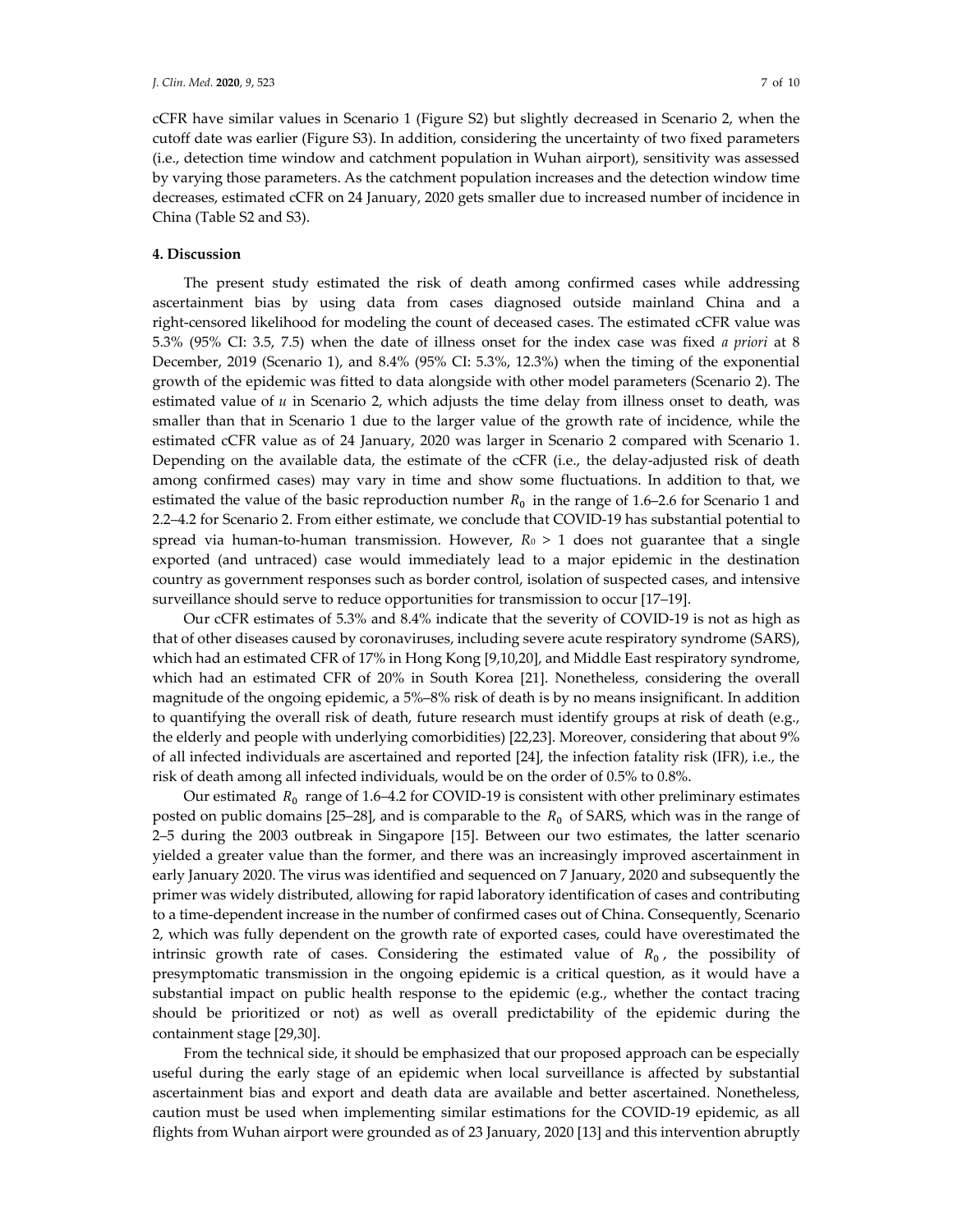changed the human migration network. Despite the decrease in the outbound flow of travelers from Wuhan, there is a substantial risk that the next epidemic wave will originate from other cities.

There are five main limitations in the present study. First, our results present an estimate for the cCFR which only addresses fatality among confirmed cases. More precise IFR estimates that include infected individuals other than confirmed cases can only be estimated using additional data (e.g., seroepidemiological data or outpatient clinic visits). It should be noted that not only the denominator but also the numerator values are subject to better estimation (e.g. excess mortality estimate). Second, our study relied on limited empirical data that were extracted from publicly available data sources. Thus, future studies with greater sample size and precision are needed. Nonetheless, we believe that this study will improve the situational assessment of the ongoing epidemic. Third, our assumed date of illness onset for the index case in Scenario 1 is based on initial reports of the earliest onset date for a case, and the continued exponential growth with the rate *r* is the authors' extrapolation. However, we conducted a sensitivity analysis and ensured that the resulting statistical estimates would not greatly vary from our main results. Fourth, there is an uncertainty in the detection window time *T*. Since the epidemiological investigations are being actively implemented outside China, we believe that the sum of the incubation period and the infectious period can be a plausible estimation of the detection time window. Fifth, heterogeneous aspects of death (e.g. age and risk groups) need to be addressed in the future studies.

In conclusion, the present study has estimated cCFR to be on the order of 5%–8% and *R0* to be 1.6–4.2, endorsing the notion that COVID-19 infection in the ongoing epidemic possesses the potential to become a pandemic. The proposed approach can also help direct risk assessment in other settings with the use of publicly available datasets.

**Supplementary Materials:** The following are available online at www.mdpi.com/xxx/s1, Figure S1: Sensitivity analysis with varying the start point of exponential growth in cumulative incidence from 1 to 10 December, 2019, Figure S2: Sensitivity analysis with varying the cutoff date from 15 to 24 January, 2020 in estimation Scenario 1, Figure S3: Sensitivity analysis with varying the cutoff date from 15 to 24 January, 2020 in estimation Scenario 2, Table S1: Sensitivity analysis with varying the start point of exponential growth in cumulative incidence from 1 to 10 December, 2019 in estimation Scenario 1, Table S2: Sensitivity analysis with varying the catchment population size in Wuhan airport, Table S3: Sensitivity analysis with varying the detection time window.

**Author contributions:** S.-m.J., A.R.A., and H.N. conceived the study and participated in the study design. All authors assisted in collecting the data. S.-m.J. and A.R.A. analyzed the data and S.-m.J., A.R.A., K.H. and H.N. drafted the manuscript. All authors edited the manuscript and approved the final version.

**Funding:** H.N. received funding from the Japan Agency for Medical Research and Development (AMED) [grant number: JP18fk0108050]; the Japan Society for the Promotion of Science (JSPS) KAKENHI [grant numbers, H.N.: 17H04701, 17H05808, 18H04895 and 19H01074; R.K.: 18J21587], the Inamori Foundation, and the Japan Science and Technology Agency (JST) CREST program [grant number: JPMJCR1413]. S.M.J. and N.M.L. receive graduate study scholarships from the Ministry of Education, Culture, Sports, Science and Technology, Japan. B.Y. wishes to thank China Scholarship Council.

**Conflicts of Interest:** The authors declare no conflicts of interest.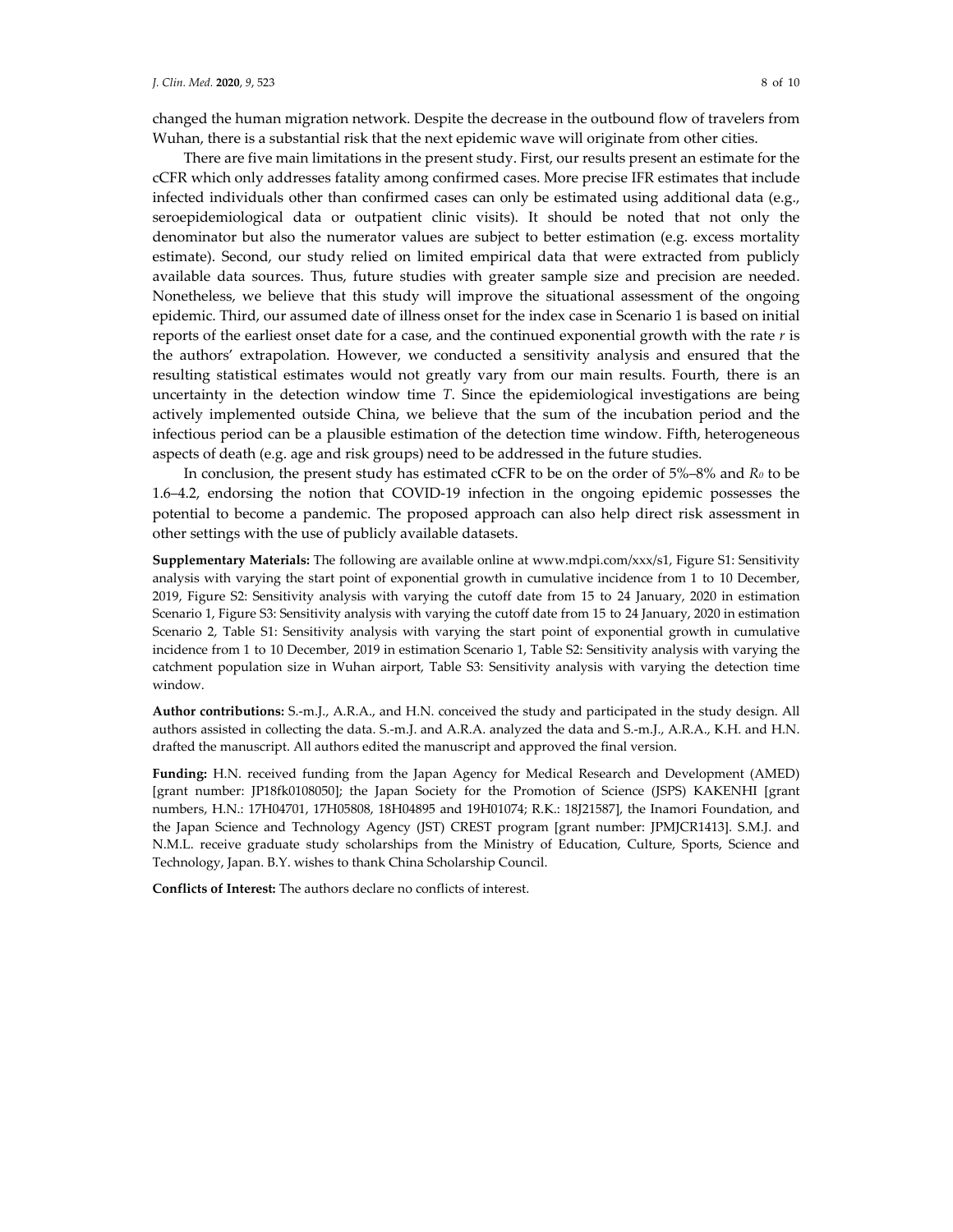## **References**

- 1. World Health Organization. Novel Coronavirus—China Disease Outbreak News. Available online: https://www.who.int/csr/don/12-january-2020-novel-coronavirus-china/en/ (accessed on 9 February 2020).
- 2. Li, Q.; Guan, X.; Wu, P.; Wang, X.; Zhou, L.; Tong, Y.; Ren, R.; Leung, K.S.M.; Lau, E.H.Y.; Wong, J.Y.; et al. Early transmission dynamics in Wuhan, China, of novel coronavirus-infected pneumonia. *N. Engl. J. Med.*  **2020**, doi:10.1056/NEJMoa2001316.
- 3. Cui, J.; Li, F.; Shi, Z.L. Origin and evolution of pathogenic coronaviruses. *Nat. Rev. Microbiol.* **2019**, *17*, 181– 192.
- 4. Center for Disease Control and Prevention. 2019 Novel Coronavirus, Wuhan, China. Available online: https://www.cdc.gov/coronavirus/COVID-19/about/transmission.html (accessed on 24 January 2020).
- 5. Huang, C.; Wang, Y.; Li, X.; Ren, L.; Zhao, J.; Hu, Y.; Zhang, L.; Fan, G.; Xu, J.; Gu, X.; et al. Clinical features of patients infected with 2019 novel coronavirus in Wuhan, China. *Lancet* **2020**, doi:10.1016/S0140-6736(20)30183-5.
- 6. Chan, J.F.W.; Yuan, S.; Kok, K.H.; To K.K.W.; Chu, H.; Yang, J.; Xing, J.; Xing, F.; Liu, J.; Yip, C.C.; et al. A familial cluster of pneumonia associated with the 2019 novel coronavirus indicating person-to-person transmission: A study of a family cluster. *Lancet* **2020**, doi:10.1016/S0140-6736(20)30154-9.
- 7. World Health Organization. Novel Coronavirus (COVID-19) situation report-3. Available online: https://www.who.int/docs/default-source/coronaviruse/situation-reports/20200123-sitrep-3-COVID-19.pd f?sfvrsn=d6d23643\_4 (accessed on 23 January 2020).
- 8. Nishiura, H.; Jung, S.; Linton, N.M.; Kinoshita, R.; Yang, Y.; Hayashi, K.; Kobayashi, T.; Yuan, B.; Akhmetzhanov, A.R. The extent of transmission of novel coronavirus in Wuhan, China, 2020. *J. Clin. Med.*  **2020**, *9*, 330.
- 9. Ghani, A.C.; Donnelly, C.A.; Cox, D.R.; Griffin, J.T.; Fraser, C.; Lam, T.H.; Ho, L.M.; Chan, W.S.; Anderson, R.M.; Hedley, A.J.; et al. Methods for estimating the case fatality ratio for a novel, emerging infectious disease. *Am. J. Epidemiol.* **2005**, *16*, 479–486.
- 10. Nishiura, H.; Klinkenberg, D.; Roberts, M.; Heesterbeek, J.A. Early epidemiological assessment of the virulence of emerging infectious diseases: A case study of an influenza pandemic. *PLoS ONE* **2009**, *4*, e6852.
- 11. Garske, T.; Legrand, J.; Donnelly, C.A.; Ward, H.; Cauchemez, S.; Fraser, C.; Ferguson, N.M.; Ghani, A.C. Assessing the severity of the novel influenza A/H1N1 pandemic. *BMJ* **2009**, *339*, b2840.
- 12. Thompson, R.N.; Gilligan, C.A.; Cunniffe, N.J. When Does A Minor Outbreak Become A Major Epidemic? Linking the Risk from Invading Pathogens to Practical Definitions of A Major Epidemic. Available online: https://www.biorxiv.org/content/10.1101/768853v2 (accessed on 9 February 2020).
- 13. BBC NEWS. Coronavirus: Wuhan Shuts Public Transport over Outbreak. Available online: https://www.bbc.com/news/world-asia-china-51215348 (accessed on 28 January 2020).
- 14. Linton, N.M.; Kobayashi, T.; Yang, Y.; Hayashi, K.; Akhmetzhanov, A.R.; Jung, S.; Yuan, B.; Kinoshita, R.; Nishiura, H. Epidemiological characteristics of novel coronavirus infection: A statistical analysis of publicly available case data. *J. Clin. Med.* **2020**, in press.
- 15. Lipsitch, M.; Cohen, T.; Cooper, B.; Robins, J.M.; Ma, S.; James, L.; Gopalakrishna, G.; Chew, S.K.; Tan, C.C.; Samore, M.H.; et al. Transmission dynamics and control of severe acute respiratory syndrome. *Science* **2003**, *300*, 1966–1970.
- 16. Li, M.; Dushoff, J.; Bolker, B.M. Fitting mechanistic epidemic models to data: A comparison of simple Markov chain Monte Carlo approaches. Stat. *Methods Med. Res.* **2018**, *27*, 1956–1967.
- 17. Kucharski, A.J.; Russell, T.W.; Diamond, C.; CMMID nCoV Working Group; Funk, S.; Eggo, R.M. Early dynamics of transmission and control of COVID-19: A mathematical modelling study. *medRxiv* **2020**, doi:10.1101/2020.01.31.20019901.
- 18. Thompson, R.N. 2019–2020 Wuhan coronavirus outbreak: Intense surveillance is vital for preventing sustained transmission in new locations. *biorxiv* **2020**, doi:10.1101/2020.01.24.919159.
- 19. Boldog, P.; Tekeli T.; Vizi, Z.; Denes, A.; Bartha, F.; Rost, G. Risk assessment of novel coronavirus COVID-19 outbreaks outside China. *medrxiv* **2020**, doi:10.1101/2020.02.04.20020503.
- 20. Donnelly, C.A.; Ghani, A.C.; Leung, G.M.; Hedley, A.J.; Fraser, C.; Riley, S.; Abu-Raddad, L.J.; Ho, L.-M.; Thach, T.-Q.; Chau, P.; et al. Epidemiological determinants of spread of causal agent of severe acute respiratory syndrome in Hong Kong. *Lancet* **2003**, *361*, 1761–1766.